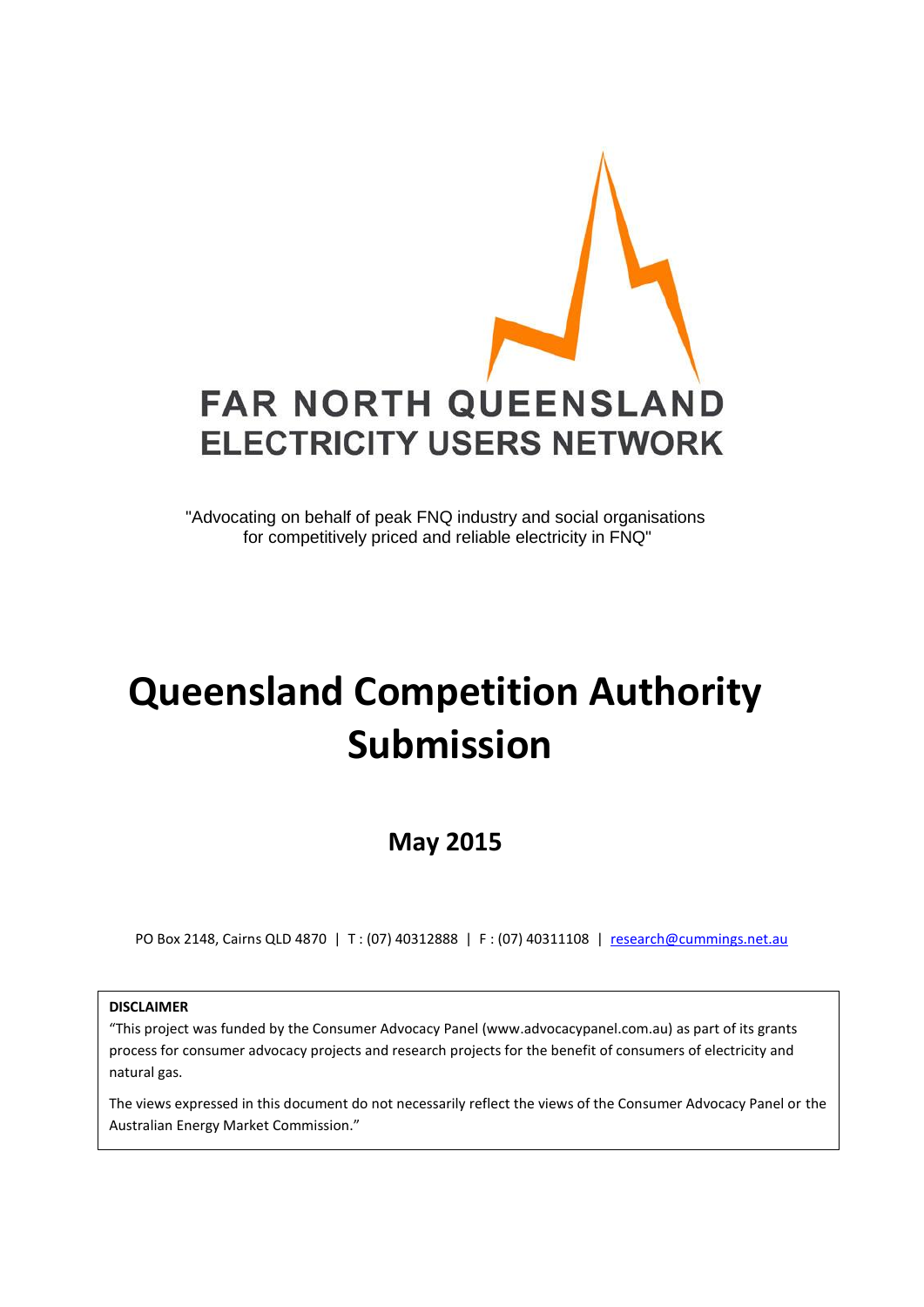# **Introduction**

The Far North Queensland Electricity Users Network (FNQEUN) advocates on behalf of 20 peak industry and social organisations in Far North Queensland (see Appendix 1). Our aim is to ensure Far North Queensland has access to competitively priced and reliable electricity.

Further to our submission to the Queensland Competition Authority (QCA) in February 2015 we believe it is critically important that we stress that businesses, industries and households in Far North Queensland will be adversely affected by QCA's draft regulated retail prices for 2015-16.

The FNQ Electricity Users Network is not advocating for a single industry, it is advocating for an entire region as the region's businesses, industries and residents recognise affordable and reliable electricity is one of the key drivers for the region's jobs and economy. It is also a necessity for resident's health and well-being particularly during summer.

The financial and emotional stress caused by the current electricity prices has our region, and all of regional Queensland, advocating for a reduction to current prices across all customer classes and tariffs.

As the Queensland Minister for Energy and Water Supply has provided a delegation to the Queensland Competition Authority to set 2015-16 regulated retail prices, it is with dismay that we listened to the Queensland Competition Authority state that they are not concerned with the affordability of electricity. Affordability is heart of the problem for households, businesses and industries across Queensland.

### **Electricity pricing is a simple demand and supply equation**

In 2006/07 electricity pricing was estimated using the Benchmark Retail Cost Index (BRCI). Each year the three components of the retail electricity price; network (poles and wires), energy and retail costs were estimated together with the National Electricity Market load for Queensland ie the combined usage/consumption of Queensland customers. The BRCI involved escalating all tariffs by a single rate; there was no need to calculate energy costs by tariff or settlement class. However in 2012-13, the electricity pricing formula (methodology) changed to a new cost build up approach where the N (networks) component was treated as a pass through and the R (energy and retail) component were combined and determined by the Queensland Competition Authority.

Under the original formula QCA's final 2007-08 decision consisted of 9 pages whilst the final 2014-15 decision totalled 121 pages. As per Table 1 below, the BRCI methodology allowed consumers to understand the percentage increase each year and know that each tariff would reflect the total increase in the cost to supply electricity.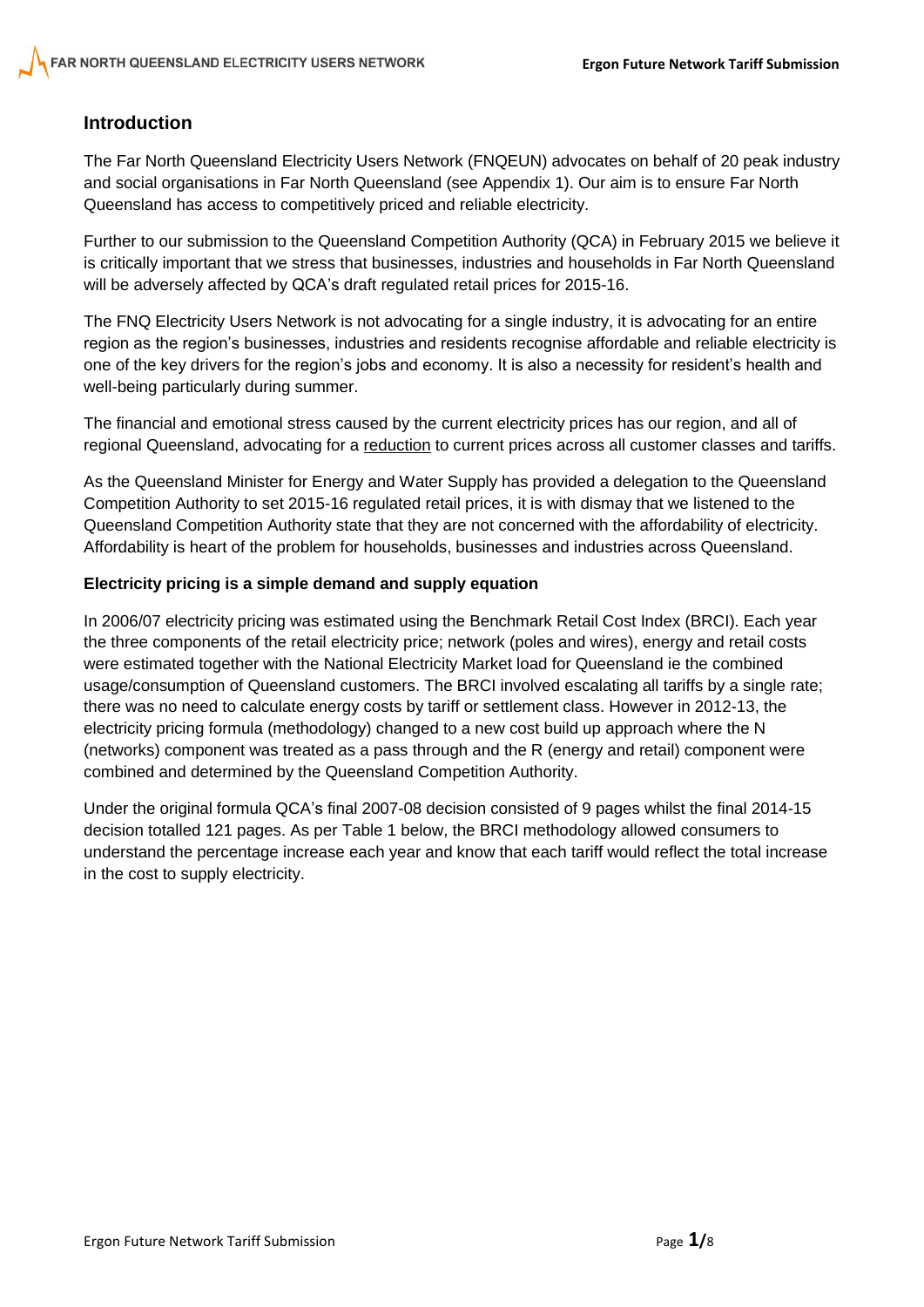| Components of the<br><b>Benchmark Retail Cost</b><br>Index $(5 \text{ millions})$ | 2006/07 | 2007/08 | 2008/09 | 2009/10 | 2010/11 | 2011/12 | % Change since<br><b>Full Retail</b><br>Competition in<br>2007/08 | 2012/13                                      |
|-----------------------------------------------------------------------------------|---------|---------|---------|---------|---------|---------|-------------------------------------------------------------------|----------------------------------------------|
| Network costs                                                                     | 1725    | 1980    | 2131    | 2382    | 2871    | 3109    | 57.0%                                                             | Freeze on Tariff<br>11 residential<br>tariff |
| Cost of energy                                                                    | 1985    | 1778    | 2025    | 2255    | 2466    | 2395    | 34.7%                                                             |                                              |
| Retail costs                                                                      | 323     | 365     | 437     | 473     | 549     | 573     | 56.9%                                                             |                                              |
| Total                                                                             | 4033    | 4123    | 4593    | 5110    | 5886    | 6077    | 47.3%                                                             |                                              |
| NEM load of Qld (GWh)                                                             | 35515   | 36263   | 37040   | 36851   | 37832   | 37027   | 2.1%                                                              |                                              |
|                                                                                   |         |         |         |         |         |         |                                                                   |                                              |
| Final Decision - Benchmark Retail Cost Index (cents/kWh)                          |         |         |         |         |         |         |                                                                   |                                              |
| Network costs                                                                     | 4.86    | 5.46    | 5.75    | 6.46    | 7.59    | 8.40    | 53.8%                                                             | Freeze on Tariff                             |
| Cost of energy                                                                    | 5.59    | 4.90    | 5.47    | 6.12    | 6.36    | 6.47    | 32.0%                                                             | 11 residential                               |
| Retail costs                                                                      | 0.91    | 1.01    | 1.18    | 1.28    | 1.44    | 1.55    | 53.4%                                                             | tariff                                       |
| Total                                                                             | 11.36   | 11.37   | 12.4    | 13.86   | 15.39   | 16.42   | 44.4%                                                             |                                              |

# Table 1: Components of Benchmark Retail Cost Index

*Note 1: Totals may not add up due to rounding Note 2: Full retail competition introduced on 1st July 2007 Source: Compiled from QCA Final Decisions*

The same year the methodology/formula changed coincided with the Queensland Government freezing the main residential tariff (Tariff 11). The price freeze was in response to the massive outcry over the ever increasing electricity prices. One year later the residential price freeze was lifted and the price jumped 22 percent.

The regulation of electricity prices may have become more convoluted but the basic principle of supply and demand still applies; the higher the electricity price, the lower the electricity demand. Eventually residential consumers have no other alternative but to reduce or live without necessities such as heating, cooling or lighting or invest in solar PV and batteries and go off grid.

Businesses cannot operate without electricity therefore cuts occur in other areas eg staff employed or insurance. One local café owner is working longer hours herself and considering dropping her house insurance. She has carried out all her energy efficiency measures and cannot reduce her electricity demand any further. If she still cannot make ends meet she intends to go on the dole with her three kids and disabled husband.

This café owner is not alone. She is typical of many small businesses struggling to make ends meet.

The mining boom may be over but without the royalties and taxes rolling in from existing mines the Queensland and Federal Budgets would be experiencing more problems. Australia wants to be more than a quarry. Mineral processing requires large amounts of energy and provides thousands of high paid jobs throughout regional Queensland and to Brisbane FIFO residents.

One of the bright lights on the Far North Queensland horizon is the potential greenlight for the \$1 billion South of Embley Project at Weipa. The existing bauxite reserves will be exhausted in the next few years and Rio Tinto plans to relocate its mining activities to an area just south of Weipa. The Weipa bauxite is the supply source for the Gladstone alumina refineries. Rio Tinto's combined Queensland operations employ 3,000 people which each year contribute more than \$300 million in salaries and wages, \$10 million in royalties and \$6.5 million in community investments. In 2012 they invested \$2.5 *billion* in the expansion of their Yarwun alumina refinery at Gladstone.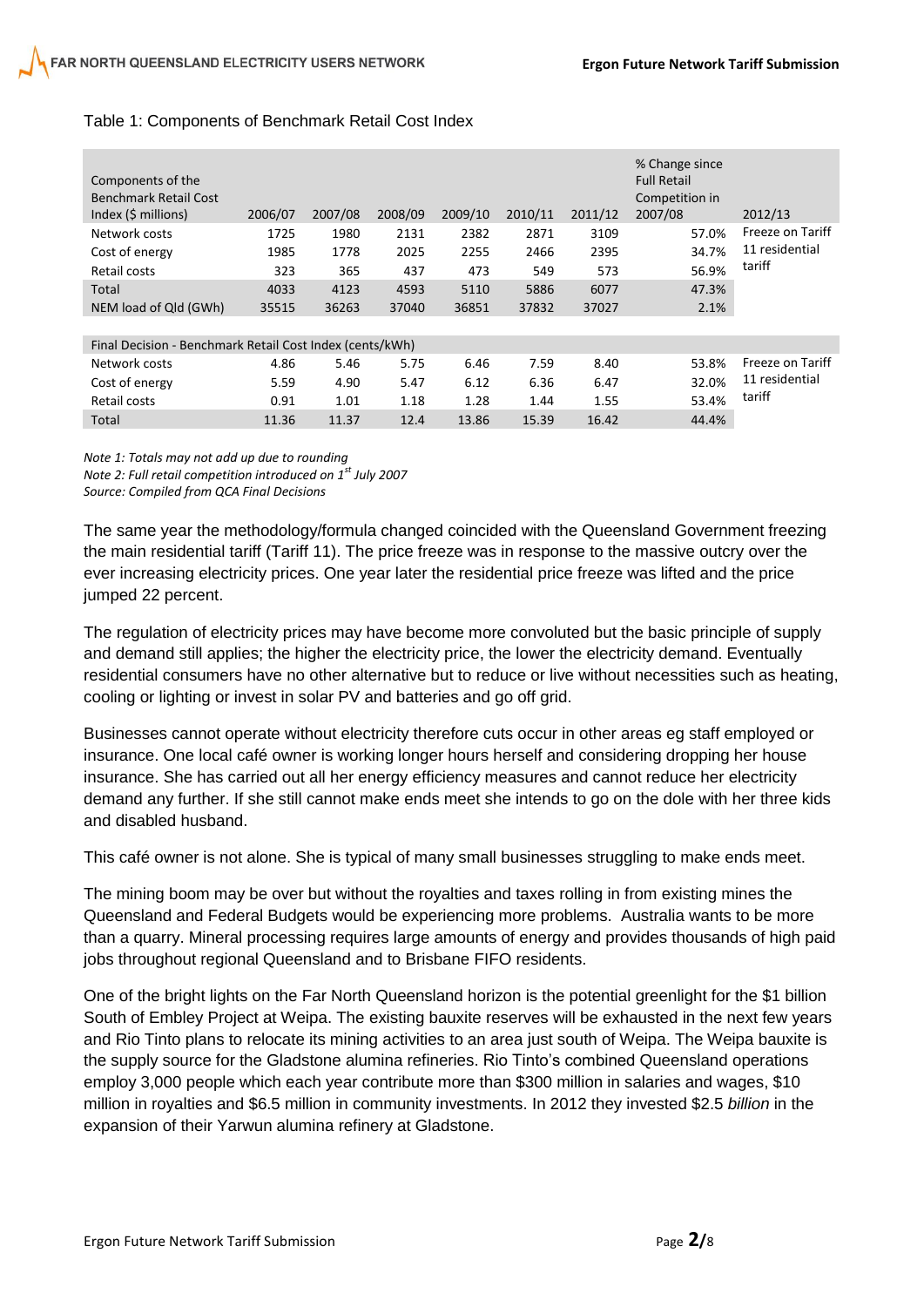All Australian mines and their dependent mineral processing operations need competitively priced and reliable electricity to remain viable. Their continued operation will provide much needed taxes and royalties for the State and Federal Governments and just as importantly provide desperately needed jobs in regional Queensland and FIFO workers based in Southeast Queensland.

Australia hopes to survive the mining downturn by embracing the dining boom.

As of last week 80 percent of Queensland is now drought declared. This is the largest drought area ever officially recorded. Even the usually wet areas of Far North Queensland are down 30 to 50 percent of their normal rainfall. Of more concern is the Bureau of Meteorology raising its El Nino predictions from alert to El Nino status. El Nino is often associated with below average rainfall across eastern Australia in winter and spring and also warmer than normal daytime temperatures.

One of the most vocal consumer groups calling for a reduction in electricity prices are farmers who need to irrigate. In Far North Queensland we risk losing 2 sugar mills and a dairy factory. This would be hundreds of direct jobs with no alternative for many of the retrenched workers.

Electricity prices have risen nearly 100 percent and water prices over 50 percent. If farmers can't afford to irrigate there will be less acreage grown and lower yields. Low supply will increase the cost of the weekly grocery bills in Brisbane and every supermarket throughout Queensland.

The Atherton Tableland dairy industry supplies milk from Mt Isa to Mackay to the Torres Strait. The cows need grass, hay and grain to produce milk. Already one Tableland hay farmer has decided not to irrigate and his decision could be replicated throughout the hay producing areas of Queensland. This reduces the supply of hay. For some it won't be whether you have the money to pay for the hay, there simply will be no hay available. Low milk supply will again increase the weekly grocery bill across Queensland.

For many beef cattle producers this is their third year of drought. They desperately need hay to feed their breeders ready for when the seasons eventually change for the better.

The affordability of electricity is clearly not just about whether you can pay your next power bill. It is very much about the cost of living, job security and the overall Queensland economy.

The latest statistics show 12,757 residential customers cannot pay their normal 90 day power bill and have been placed on a hardship program. The number on hardship programs has jumped a massive 36 percent in 6 months. In June Quarter 2014 the average debt was \$593 and it was taking on average 232 days to exit a hardship program. The average debt 6 months later in December Quarter 2014 has climbed to \$667. Payment difficulties are not confined to pension and concession card holders. Around 80 percent of disconnections due to non-payment are working families and individuals.

The Queensland Competition Authority cannot set the 2015-16 regulated retail prices by plugging numbers into a complex and non-transparent formula. The QCA must take into consideration the effect of retail electricity prices on the Queensland economy, jobs and cost of living for all Queenslanders.

#### **Headroom (retail margin) charge has no justification and is a hidden tax on all consumers**

Full retail competition was introduced to Queensland on 1<sup>st</sup> July 2007.

Despite the 2007 introduction of retail competition to Southeast Queensland the number of small customers (ie residential and small customers) on market contracts has continued to hover around 40 to 45 percent since September 2010.

The justification for the 5 percent headroom charge is that the higher regulated retail price will promote more retail competition and this will ultimately benefit consumers through reduced electricity prices.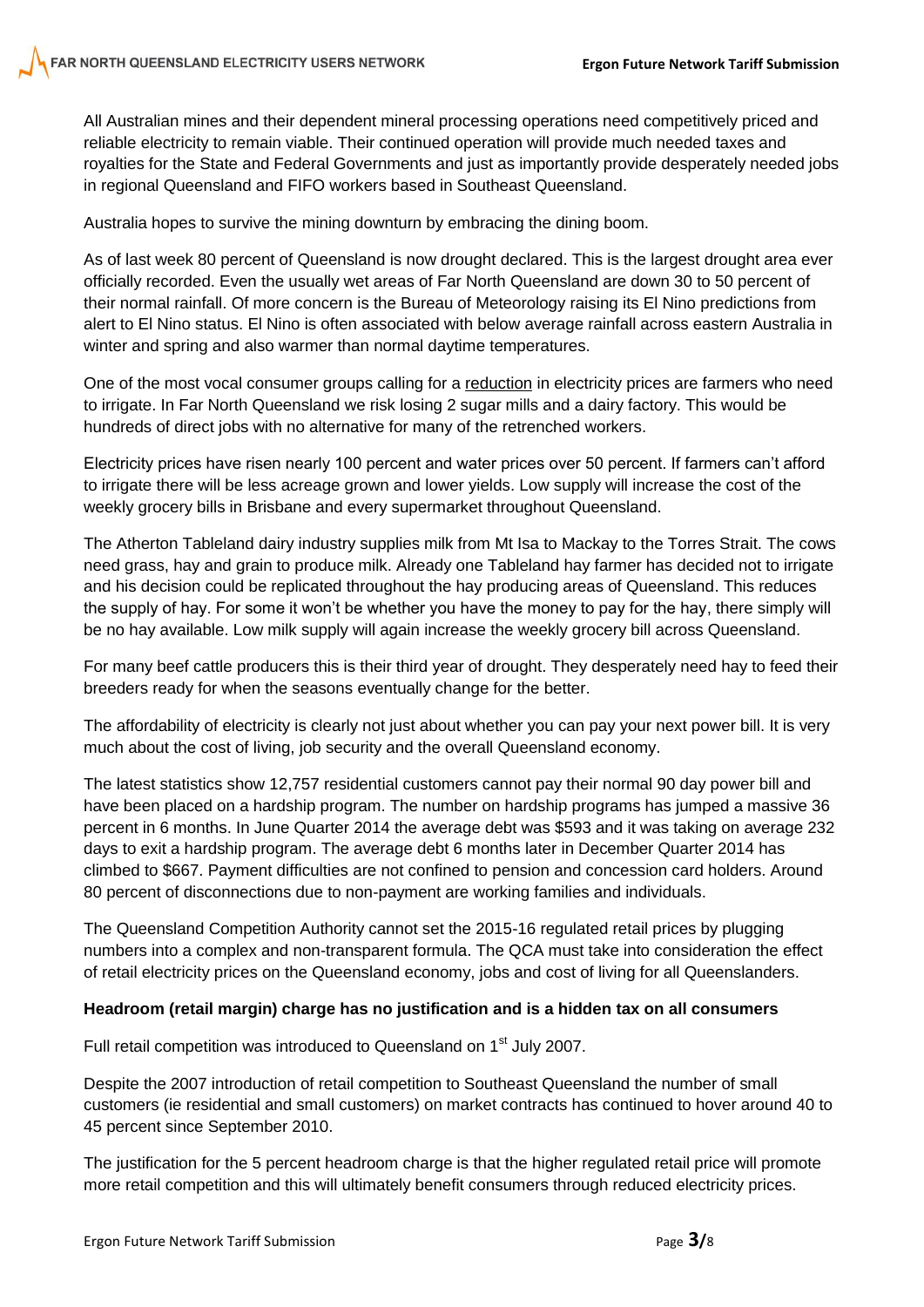As per the graph in Table 2 customers have not embraced competition which means retailers are retaining the headroom charge in the form of higher profits. An alternative approach would be to focus on improving customer engagement in the competitive market and to remove the 5 percent headroom (retail margin) from all fixed and variable components of every electricity bill.

This would provide an immediate 5 percent price reduction for all Queensland consumers.



Table 2: Proportion of large and small customers on market contracts, Queensland

#### *Source: QCA, Market and Non-Market Customers – Time Series, December Quarter 2014*

The justification for a retail margin in regional Queensland is particularly nonsensical as there is only one retailer in all of regional Queensland; Ergon Energy which is owned by the Queensland Government. Hence, the headroom charge is acting like a hidden tax on all Queensland electricity consumers.

# **Change in policy and legislation will impact on the network & energy cost of the electricity price**

The draft 2015-16 regulated retail prices were released in December 2014 under the former LNP Queensland Government. The new Queensland Government has a policy of 1 million solar PVs by 2020. This target far exceeds previous numbers and is not accounted for in the operational and capital expenditure of the poles and wires networks currently being considered by the Australian Energy Regulator. This will result in adverse implications for the network component of the electricity price which will be finalised by the Australian Energy Regulator in October 2015. The QCA plans to set the 2015-16 retail price on 12 June 2015.

One million solar PVs will also adversely affect the wholesale cost of energy. Solar PVs have already impacted on energy costs causing off peak tariffs to rise. The effect modelled in the draft prices could be substantially underestimated if the target of one million solar PVs occurs quickly.

Solar PV installation will be incentivised by the Queensland Government passing legislation which commits Queensland to the National Energy Customer Framework. The Customer Framework will result in a rapid uptake of solar PVs which will remove the demand from the poles and wires network and from existing coal and gas fired generation.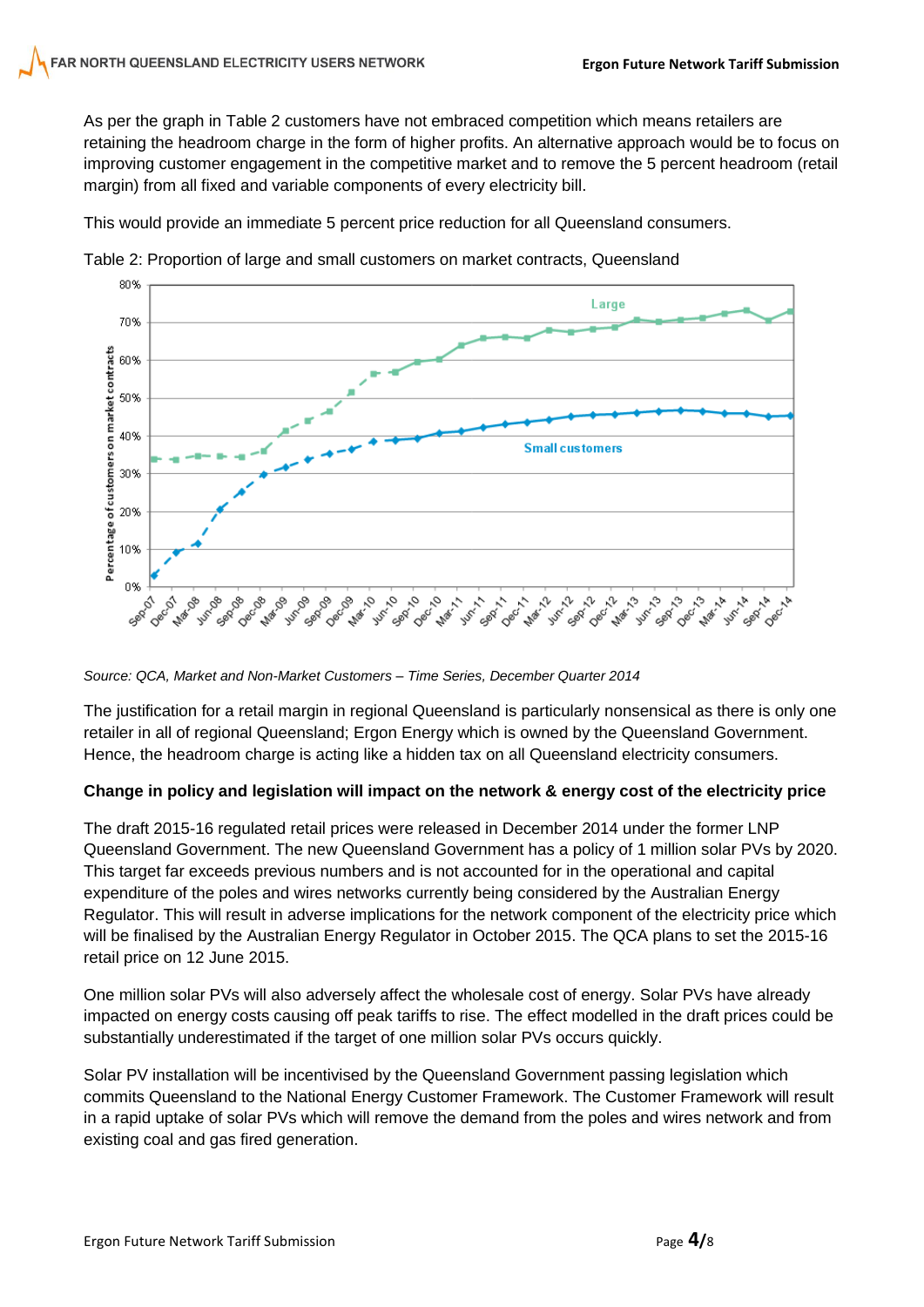An immediate review of Queensland's commitment to the National Energy Customer Framework must be undertaken if Queensland is to transition smoothly to a renewable energy future. A smooth transition will minimise severe jolts in the retail electricity price, particularly in relation to the fixed charge component. The QCA in its draft prices have already proposed up to a 49 percent increase in fixed charges. This means that even if a customer does not consume any electricity it will cost over \$1 per day to be connected to the poles and wires network. Many customers continue to make the point that although they have reduced consumption their power bill has increased. This is due to the increasing fixed charge component. If the multi-billion dollar Queensland Government owned poles and wires network loses customers due to solar PVs then it must still pay for the same network with less customers. The one million solar PVs represent the major customer base for the poles and wires network and hence their reduction in demand will severely affect the revenue for the poles and wires network. All customers connected to the poles and wires will need to pay for the poles and wires this means once again fixed charges will need to rise. To avoid the exorbitant fixed charges some customers may elect to go off grid, this will further reduce demand and cause the death spiral to accelerate.

# **Time of Use Tariffs**

The push by Ergon Energy to introduce voluntary Time Of Use Tariffs in 2015-16, when the national metering rule regarding advanced (interval) meters is yet to be established, is premature. Advanced meters should be installed for Ergon Energy trials in consultation with regional and peak industry organisations.

Without realistic trials the outcome of the new Seasonal Time of Use tariffs is too risky for all customer groups, particularly as the Time Of Use tariff targets summer consumption. The current drought and El Nino will be particularly sensitive this summer.

The times currently proposed as peak times eg 10 am to 8 pm Monday to Friday for business customers is not acceptable to business customers in Far North Queensland.

The Ergon tariff consultation only began in earnest in February 2015. Any move to introduce Time of Use Tariffs on 1<sup>st</sup> July 2015 would be viewed as an unwelcome imposition.

Ergon is still scrabbling for consumption data evidenced by its letter to 5000 consumers informing randomly selected customers that they would be reading the data stored in their meters between March and May and again between August and September. The letter was sent the week before the Easter and school holidays and gave customers 48 hours to contact Ergon if they did not want to be involved in the exercise.

Whilst the manner of the letter was heavy handed we do believe the data collected will enable the introduction of Time of Use Tariffs post 2015-16.

# **Poor consultation with consumer organisations**

We strongly disagree that the Queensland Competition Authority has carried out an "extensive" public consultation process as stated in the Energy Minister's letter dated 22<sup>nd</sup> April 2015. "Robust public consultation" is not a cornerstone of QCA's price setting process.

The consultation process for 2015-16 retail prices has consisted of:

- The release of an Interim Consultation Paper on 30 September 2014 resulting in only 6 submissions from consumer organisations across Queensland
- The release of the 2015-16 Draft Determination on 10 December 2014
- A 2 hour Draft Determination Workshop in February 2015 in regional locations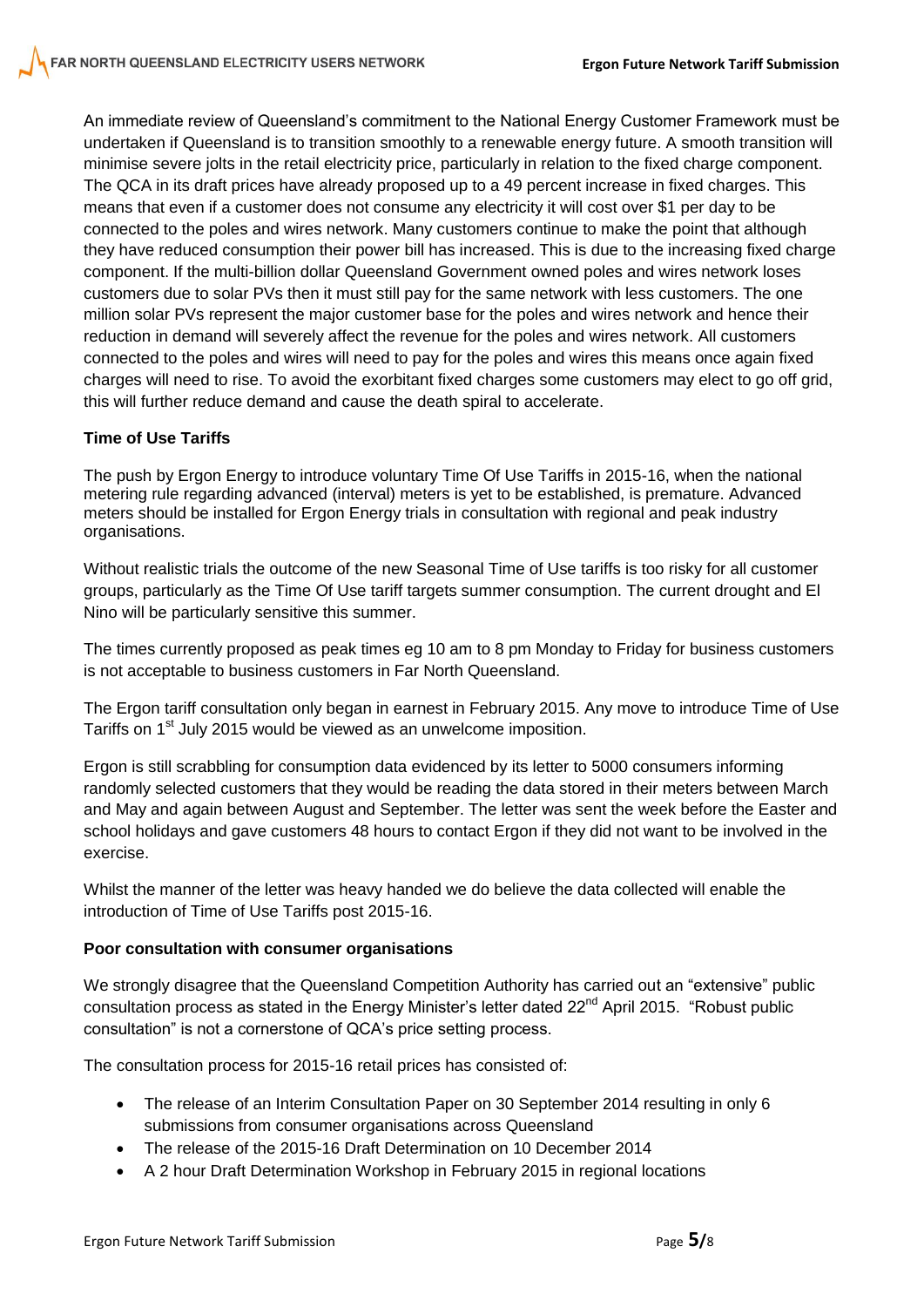- 12 submissions from consumer organisations by 27 February 2015
- No further contact or feedback until the State Government unexpectedly postponed deregulation of the southeast Queensland retail market for twelve months

Electricity pricing is one of the top three issues facing households and businesses. One workshop and no feedback is not robust public consultation. The lack of robust public consultation is the reason the Queensland Competition Authority is out of touch and not concerned about the affordability of electricity to Queensland consumers.

# **Conclusion**

The ability to afford your power bill goes much further than paying an electricity bill.

It affects cost of living (eg grocery items), jobs and the Queensland economy.

If the Queensland economy thrives the Queensland Government will receive more revenue from healthy businesses and industries than from returns gained from a high retail electricity price.

The QCA needs to:

- Consider the full impact of the draft 2015-16 retail prices on cost of living pressures, Queensland jobs and the Queensland economy. The current methodology needs to be updated as the setting of retail prices cannot be in isolation to the long term interests of consumers. Failure to meet the long term interests of consumers puts the QCA in violation of the National Electricity Objective.
- Immediately remove the headroom charge from all fixed and variable components of tariffs.
- Fully inform the Energy Minister of the cost implications of a rapid uptake of one million solar PVs on the network and energy components of the 2015-16 retail price as this was not part of the cost calculations in the draft 2015-16 retail prices
- Fully inform the Energy Minister on the cost implications of the National Energy Customer Framework on the network and energy components of the 2015-16 retail price as this was not part of the cost calculations in the draft 2015-16 retail prices
- Not introduce Time of Use Tariffs in regional Queensland in 2015-16
- Follow the example of the Australian Energy Regulator and fully engage with consumer groups

The Queensland Productivity Commission is a welcome initiative as it will enable all sectors of the electricity industry; networks, generators and retailers to engage with consumer groups to find a way forward to ensure a smooth transition to a renewable energy future. The Queensland Productivity Commission is about the short to medium term future of electricity pricing and supply.

The retail prices to be announced by the Queensland Competition Authority on 12 June 2015 will have an immediate and adverse effect if the fixed and variable components of every tariff do not show a reduction.